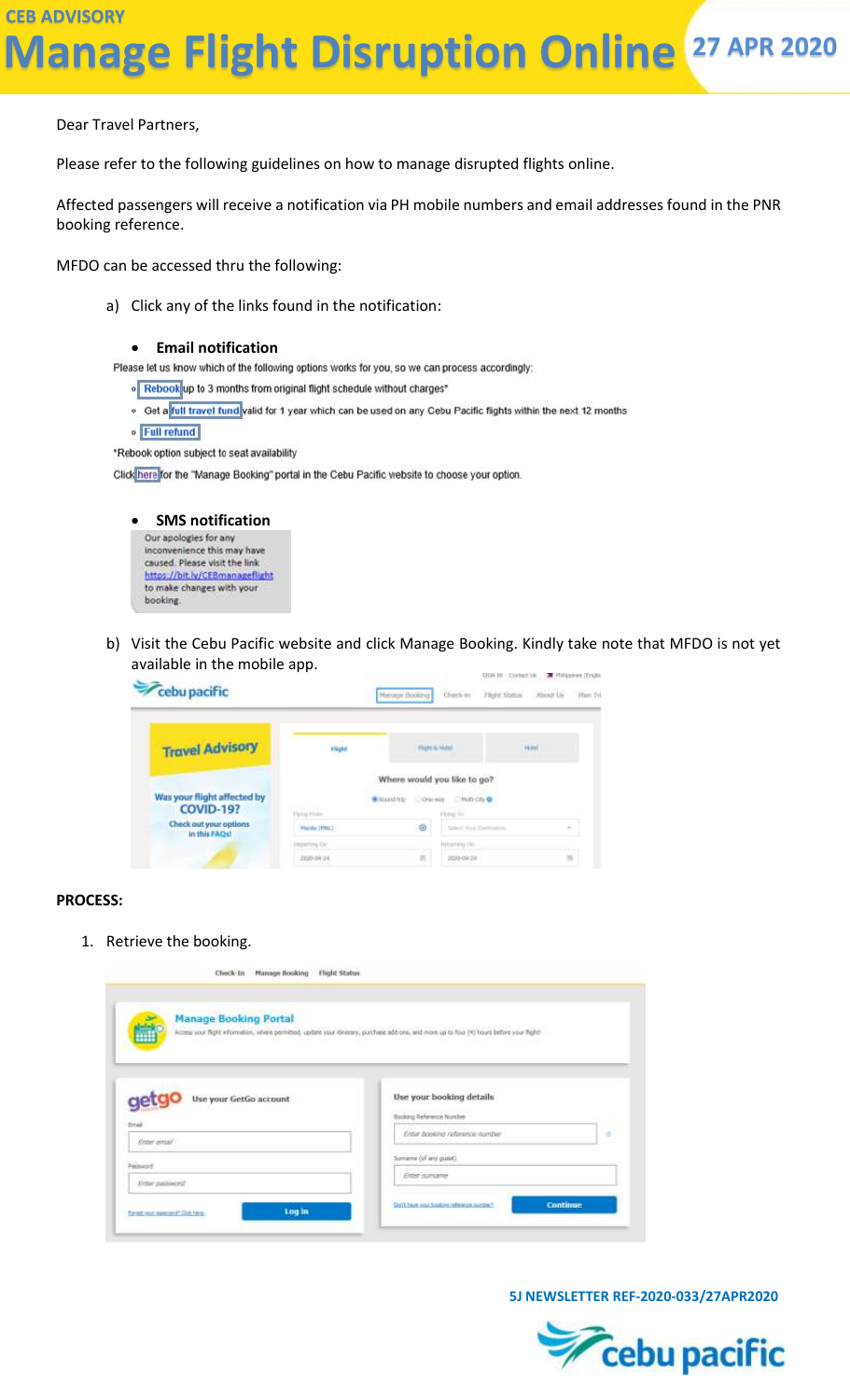**CEB ADVISORY Manage Flight Disruption Online <sup>27</sup> APR <sup>2020</sup>**

2. Select ACCEPT option if amenable with the updated schedule. *Note: the following options will appear if new flight time is more than 1 hour or if flight is cancelled.*

| This booking has been changed.                                                                                                   |                                                                                                                                                                                        |                                                                                                                                                                           |                                                       |                                                                                 |
|----------------------------------------------------------------------------------------------------------------------------------|----------------------------------------------------------------------------------------------------------------------------------------------------------------------------------------|---------------------------------------------------------------------------------------------------------------------------------------------------------------------------|-------------------------------------------------------|---------------------------------------------------------------------------------|
| <b>Suggested New Flight</b>                                                                                                      |                                                                                                                                                                                        |                                                                                                                                                                           |                                                       |                                                                                 |
| <b>Departure Flight</b>                                                                                                          |                                                                                                                                                                                        |                                                                                                                                                                           |                                                       |                                                                                 |
| <b>Hanila to Cebu</b><br>Fight No. 53 589                                                                                        | Leaves<br>14 March 2018<br>Wednesday, 2345H (11:45 PM)<br>Ninoy Aguino International Airport Terminal 3                                                                                |                                                                                                                                                                           | Arrivac<br>15 March 2018<br>Thursday, 0105H (1:05 AM) | Mactan-Cabu International Airport International Terminal                        |
| <b>Return Flight</b><br>Updated                                                                                                  |                                                                                                                                                                                        |                                                                                                                                                                           |                                                       |                                                                                 |
| Cobu to Manila<br>Field: No. 53 564                                                                                              | Eleaves<br>25 March 2018<br>Sunday, 0645H (6:45 AM)<br>Mactan-Cebu International Airport International Terminal                                                                        |                                                                                                                                                                           | Arrivac<br>35 March 2018<br>Sunday, 0800H (8:00 AM)   | Ninoy Aguino International Airport Terminal 3                                   |
| <b>Guest Details</b><br>Adult:<br>1. MFDC: FOUR                                                                                  | <b>Affected</b><br>flight                                                                                                                                                              |                                                                                                                                                                           |                                                       |                                                                                 |
| Vaur Options                                                                                                                     |                                                                                                                                                                                        |                                                                                                                                                                           |                                                       |                                                                                 |
| Accept Changes                                                                                                                   | <b>Rebook Flight</b>                                                                                                                                                                   | <b>Convert to Travel Fund</b>                                                                                                                                             |                                                       | <b>Refund Ticket</b>                                                            |
| We're sled that our succeeded new fits/da-<br>all you well. Just slide the full see use five<br>esettem your new flight details. | Con't youry you can be this for free, as long.<br>as it's within 30 days of mur priginal flight.<br>If you want to go beyond that, penalties and<br>fare difference will have to apply | Thinking of Tymp spreaking aball Let us<br>shoe unarrefund in a Topol Fund that you.<br>may spend on other Ceby Pacific Rights and<br>services within 50 days from tuden. |                                                       | A refurd the Yie same form of payment you.<br>cricinally made) is also preside: |
|                                                                                                                                  |                                                                                                                                                                                        |                                                                                                                                                                           |                                                       |                                                                                 |

3. Click continue (check-in reminder).



4. Summary of new flight details will be displayed. Click Continue to view Confirmation page.

|                                                                                                      | Crefirm New Hight Details                                            |                                                                                                                    |                                                                                                                             |
|------------------------------------------------------------------------------------------------------|----------------------------------------------------------------------|--------------------------------------------------------------------------------------------------------------------|-----------------------------------------------------------------------------------------------------------------------------|
|                                                                                                      | <b>Busarton Flight</b><br><b>Hanila to Caltu</b><br>Hight No. 13 189 | Leaves<br>14 March 2018<br>ENdram2ni, 23404 111142 PH3<br>Ninay Aquino Dramatterial Argent Terminal 3              | Arrives<br>12 Wards 2010<br>Thursday, 31094 (1:35 AH).<br>Matten-Cathy Dreemational Airport Shternational<br><b>Service</b> |
|                                                                                                      | Battarn Flight<br><b>Celse to Manila</b><br>Ruht No. 51 570.         | Leaves<br>12 Such 2215<br>Thornton, 20104 (8:13 PH).<br>Mattan-Galio Dramational Airport International<br>Terminal | Arrives<br>15 Hwith 2018<br>Thursday, 21394 (5:31 PH)<br>filing Aguita (memurianal Algert Terminal 3)                       |
|                                                                                                      | Guest Details<br><b>Adult</b><br>1. HPDO, FOUR.                      |                                                                                                                    |                                                                                                                             |
| ⊙ Your booking is confirmed                                                                          |                                                                      |                                                                                                                    | Just Booked?<br>WEB CHECK-IN                                                                                                |
| Please print and bring this<br>itinerary with one (1) valid ID and<br>required travel documents when | <b>VIEW ITINERARY</b>                                                | <b>JOINDING REPERENCE</b><br><b>IWGFH</b><br>BOOKING DATE                                                          | Ouch it arrive to avoid the<br><b>Grant</b><br>HANAGE BOOKING                                                               |
| you check-in at the airport.                                                                         |                                                                      | 14 Mar 2018                                                                                                        | Add beggage, meek.<br>ingitizers and your other:<br>travel ementials to make it.                                            |

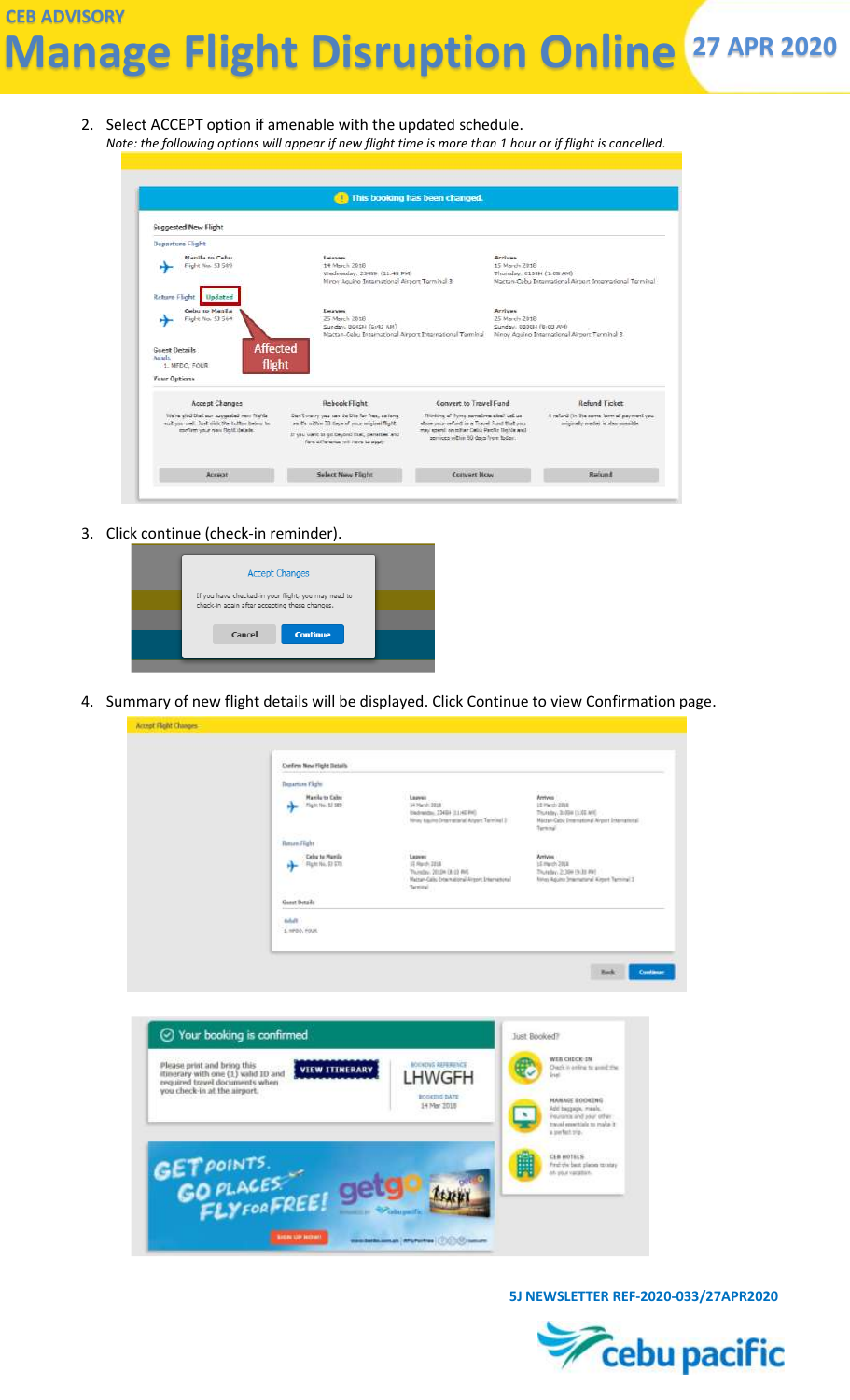#### **Other options in MFDO**

**I. Rebook/Reroute Option**



a. Click Continue (check-in reminder).



b. Search new flight (+/- 30 days & alternate routes).

| <b>Select New Departure Flight</b>              |                                                                             |         |                   |            |
|-------------------------------------------------|-----------------------------------------------------------------------------|---------|-------------------|------------|
| <b>Current Booking</b>                          | <b>Change To</b>                                                            |         |                   |            |
| Cebu to Manila                                  |                                                                             | ٠<br>to | <b>MNL Manila</b> | $^{\circ}$ |
|                                                 | <b>Select Your Origin:</b>                                                  |         |                   |            |
| <b>Current Departure Date</b><br>March 15, 2018 | Philippines<br>Bacolod<br>Bohol (Tagbilaran)<br>Cebu<br>Dumaguete<br>Iloilo |         |                   |            |



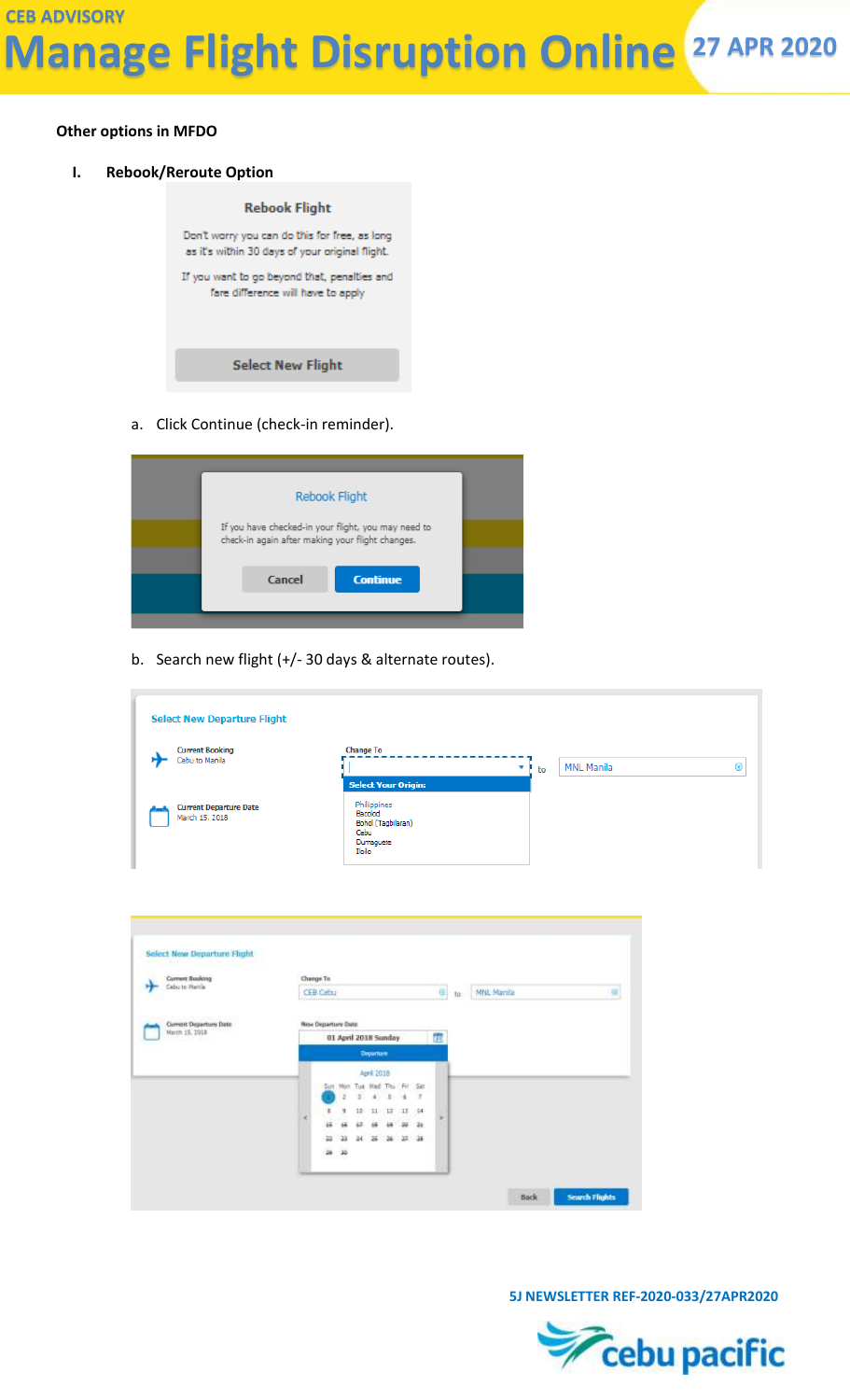# **CEB ADVISORY Manage Flight Disruption Online <sup>27</sup> APR <sup>2020</sup>**

# c. Select new flight.



d. Review page then confirmation page will be displayed.



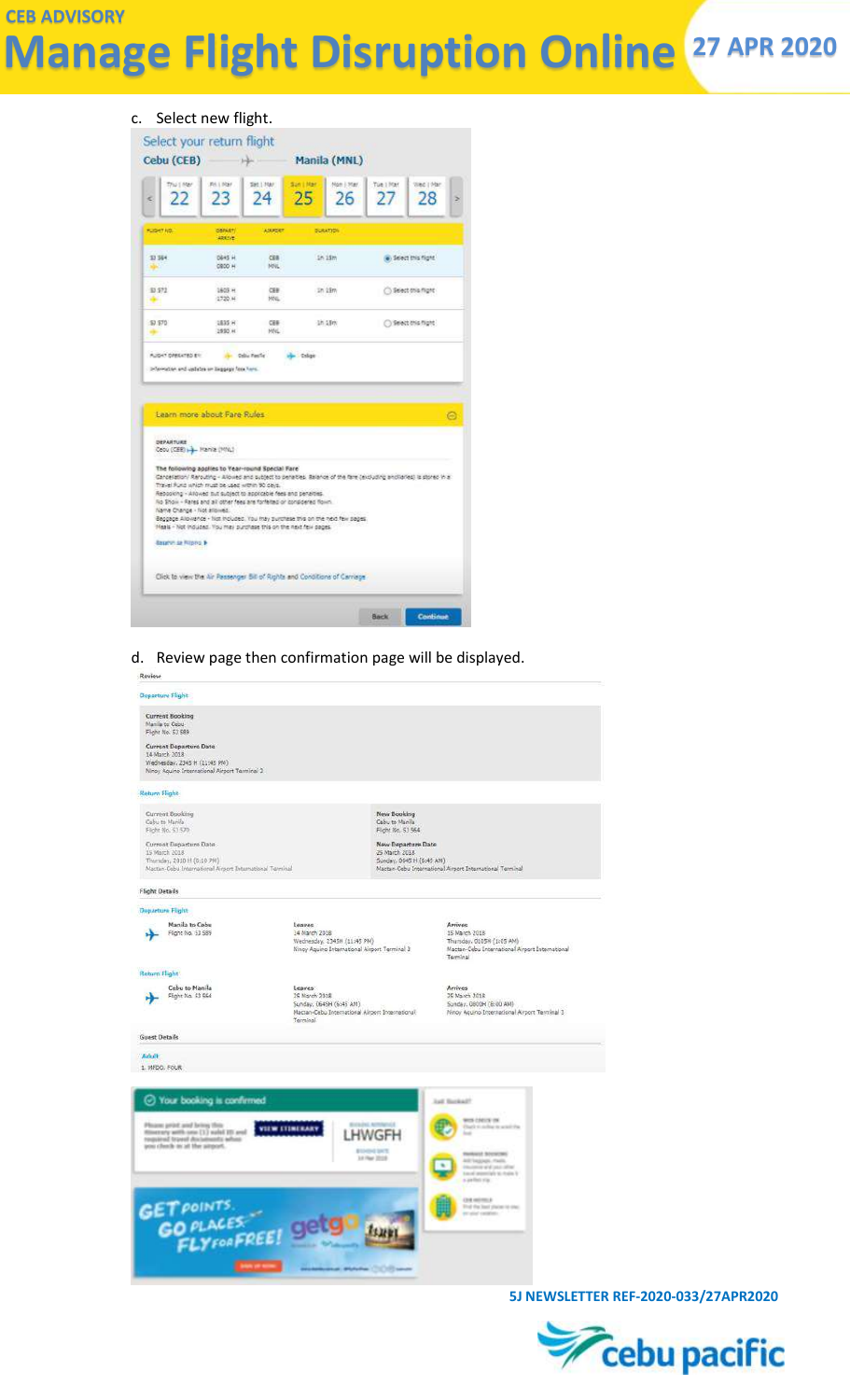### **(II) Travel Fund**



### a) Click Continue (cancellation reminder).



#### b) Travel Fund mechanics will be displayed (conditions is subject to change).



c) Confirmation page will be displayed.

| (1) Your booking is cancelled                                                                                                                                                                                            |                                                                                 |
|--------------------------------------------------------------------------------------------------------------------------------------------------------------------------------------------------------------------------|---------------------------------------------------------------------------------|
| Your application for Travel Fund has now been processed.<br>You may contact our call center or ticket office to redeem<br>your Travel Fund, make sure to use this within 90 days from<br>today.<br><b>VIEW ITINERARY</b> | <b>BOOKING REFERENCE</b><br><b>HEEZ6A</b><br><b>BOOKING DATE</b><br>14 Mar 2018 |
| Payment Summary                                                                                                                                                                                                          |                                                                                 |
| <b>Mode of Payment Used:</b><br>Travel Fund HEEZ6A<br>Transaction ID: 152198152<br>Approved<br><b>Fight Booking Total</b>                                                                                                | Amount:<br>(PHP 3,973.56)<br>(PHP3.973.56)                                      |

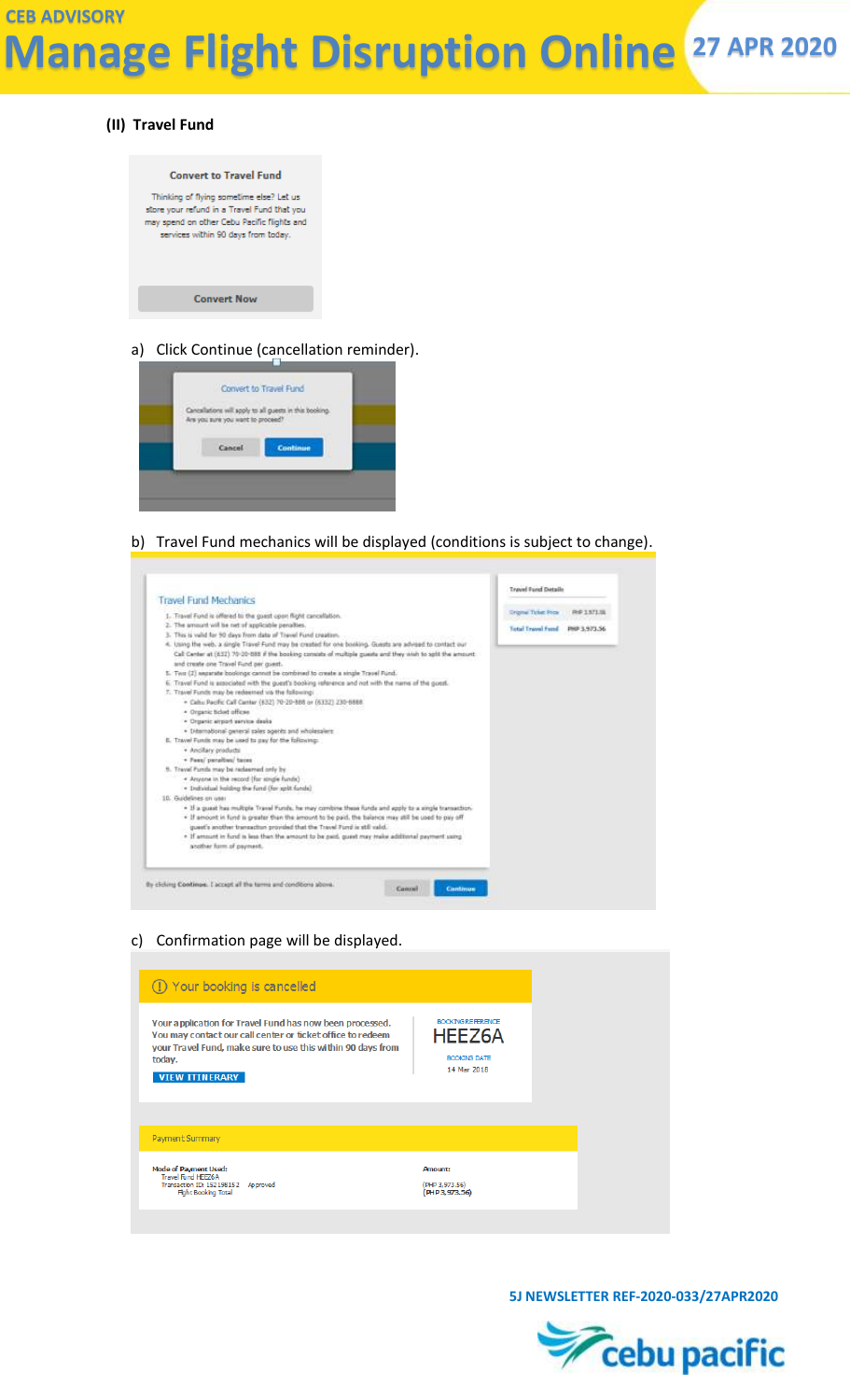# **CEB ADVISORY Manage Flight Disruption Online <sup>27</sup> APR <sup>2020</sup>**

# **(III) Refund (Forms of Payment: Credit Card, GetGo Points, Agency Credit)**



### a) Click Continue (cancellation reminder).



#### b) Finalize refund.

| NOTE: The amount for refund will be charged back to your Visa account(s) in 10 working days. Actual credit-back and for the<br>amount to reflect in your statement depend on the bank's processing time. For inquiries, please check with your bank. |                    | Refund Details                                          |              |
|------------------------------------------------------------------------------------------------------------------------------------------------------------------------------------------------------------------------------------------------------|--------------------|---------------------------------------------------------|--------------|
|                                                                                                                                                                                                                                                      |                    | Original Ticket Price                                   | PHP 1,730.48 |
|                                                                                                                                                                                                                                                      | Continue<br>Cancel | <b>Total Refund</b><br>The second charge of the control | PHP.1,730.48 |

#### c) Confirmation page will be displayed.

|                                                                                                                     |                                    | 1047790004347004                                                                                                                                          |
|---------------------------------------------------------------------------------------------------------------------|------------------------------------|-----------------------------------------------------------------------------------------------------------------------------------------------------------|
| Your refundable amount will be<br><b>VIEW ITINERARY</b><br>credited back to your account<br>within 10 banking days. | <b>BOOKING REFERENCE</b><br>A8QV4P | WEB CHECK-1N<br>Check in online to avoid<br>lirid                                                                                                         |
|                                                                                                                     | BOOKDNG DATE<br>15 Mar 2018        | <b>MARKET SERVICE PROPERTY</b><br>MANAGE BOOKENG<br>Add haggage, meals.<br>Insurance and your other:<br>travel essertials to make it.<br>ii perfect trip. |
| <b>Payment Summary</b>                                                                                              |                                    | <b>CER ROTELS</b><br>First the best places to stay                                                                                                        |
|                                                                                                                     |                                    | ten your vacabors.                                                                                                                                        |

#### **Refund (Other FOPs)**



**NOTE:** Ticket Offices will remain closed until May 31, 2020.